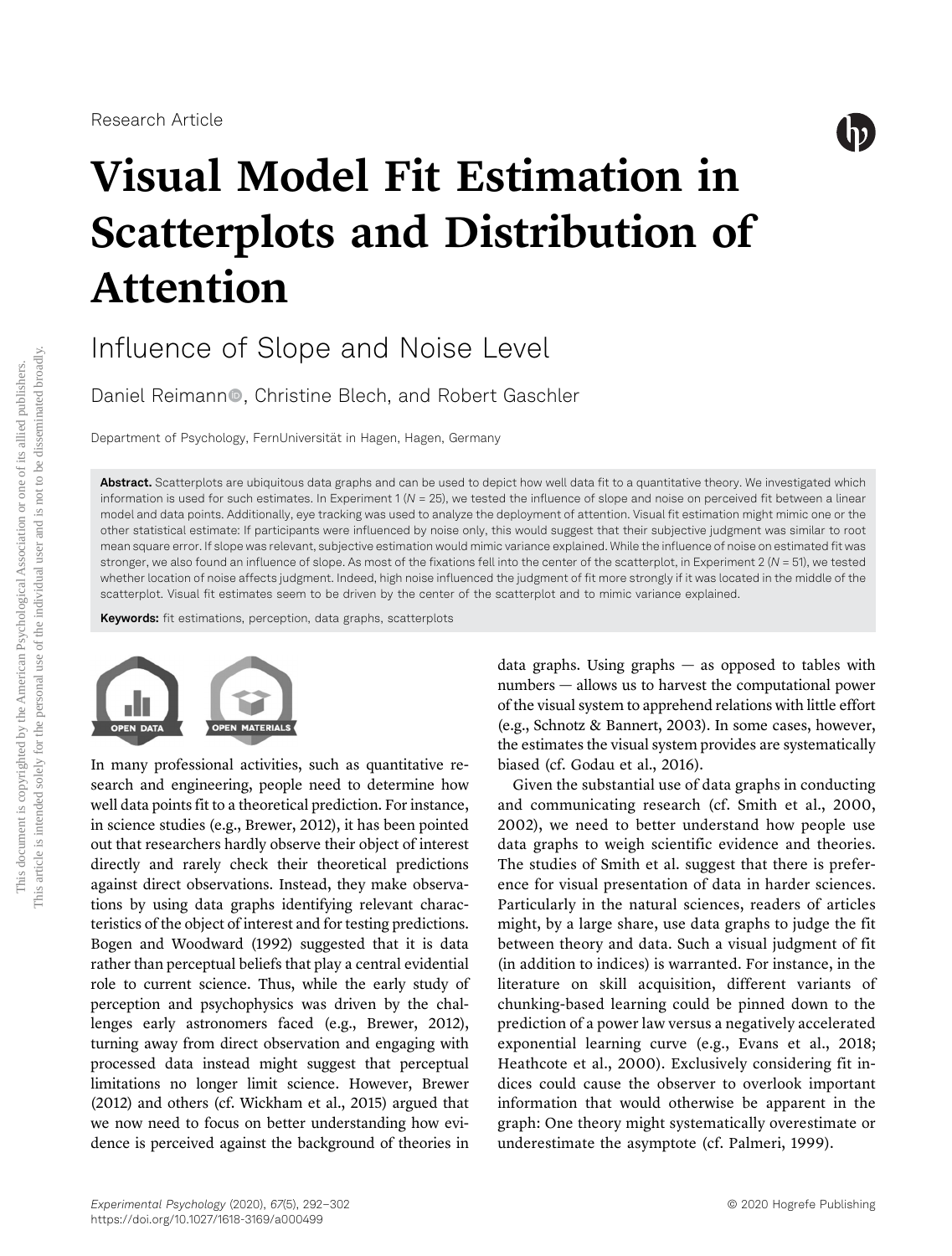Visual model descriptions are recommended in the statistical literature to enable subjective fit estimations as adjuncts to numerical summaries (e.g., Wickham et al., 2015). Many studies (e.g., Evans et al., 2018) use scatterplots to visually present a quantitative theory and its associated data. Scatterplots have been described as the most useful invention in the history of data graphs and have found their way into the public sphere through public media (Bergstrom & West, 2018; Friendly & Denis, 2005).

While there is a long tradition of research on fit indices quantifying how well data fit a theoretical prediction (e.g., Pitt et al., 2002; Roberts & Pashler, 2000; Wagenmakers, 2003), we know little on how fit is estimated by viewers when prediction and data are displayed visually in scatterplots. In case of a simple linear model, first insights might be derived from the vast literature on how individuals estimate correlations from scatterplots.

Some studies suggested that people use the shortest (perpendicular) distance between data point and the regression line (90° angle) rather than the vertical distance (parallel to the y-axis) for estimations of correlations (e.g., Meyer et al., 1997; Yang et al., 2019). This visual approach is in contrast to most statistical procedures that usually rely on the vertical distances. A range of studies (cf. Doherty & Anderson, 2009) identified properties of a scatterplot which are unrelated to the statistical correlation but influence the perceived strength of the relationship. Accordingly, factors influencing the judgments include properties of the axis (scaling and theory-relevance of the labels), the point cloud (density, shape, size and number of the points, and the presence of outliers), and the regression line (mere presence and slope). Some of these aspects can be manipulated by the many design choices in scatterplots (cf. Sarikaya & Gleicher, 2018).

Lane et al. (1985) investigated how different combinations of correlation-related components (error variance, slope, and variance of  $x$ ) affect judgments of correlation. The authors found higher estimates of correlation for scatterplots with lower error variance, higher variance in  $x$ , and steeper slopes. A comparison of the different influences revealed that the error variance had the strongest influence.

The influence of slope was also investigated in an experiment by Meyer and Shinar (1992). Participants estimated the strength of association in scatterplots with different slopes of the regression lines (slopes 30°, 45°, and 60°). Higher estimates of correlation resulted for plots with a shallower slope. Similarly, two experiments by Meyer et al. (1997) estimated the strength of the correlation in scatterplots with slopes ranging from 22° to 55°, revealed higher ratings for shallower slopes. Across the studies, Meyer et al. explained this effect as a side effect of their approach in manipulating the slope. In order to change the slope of the regression line, they changed the scales of the axes, which led to a lower density of the point cloud for steeper slopes. Consequently, in scatterplots with a steeper slope, the vertical distances of the data points to the line increased.

Another feature that can affect the perception of correlation is the mere presence of the regression line. Several studies (Meyer et al. 1997; Meyer & Shinar, 1992) demonstrated that its presence can lead to higher estimations of association. The regression line might serve as a perceptual center that increases perceived correlation.

Many studies (e.g., Bobko & Karren, 1979; Cleveland et al., 1982; Lauer & Post, 1989; Rensink, 2017; Rensink & Baldridge, 2010; Strahan & Hansen, 1978) showed that viewers tend to underestimate the strength of the correlation. As this bias differs depending on correlation strength, researchers targeted the psychophysical function. Some studies (e.g., Bobko & Karren, 1979; Rensink & Baldridge, 2010) found a positively accelerated shape between the presented correlation and the perceived correlation. Perception is more sensitive to changes in higher correlations than to changes in lower correlations. The usual task in these studies requires the viewer to determine the correlation coefficient for scatterplots with different degrees of correlation strengths. The tendency to underestimate has been replicated with different methodological approaches. For example, in some studies (e.g., Bobko & Karren, 1979), participants were asked to give direct numerical estimates. In more recent studies with similar findings (e.g., Rensink & Baldridge, 2010), participants had to adjust the correlation with a slider so that it was exactly halfway between two reference scatterplots. Taking into account the consistent finding of (a) the underestimation of the correlation and (b) that showing the regression line increases the estimate has led to the frequent recommendation to add the line as a default setting in scatterplots (e.g., Doherty & Anderson, 2009).

The literature on visual estimation of correlation provides valuable information about the perception of data in regard to an important numerical measure of goodness of fit  $(r)$ . Yet, this evidence is only indirect as work on the estimation of correlation in scatterplots deals with the relationship between the  $x$ - and  $y$ -coordinates of the data points rather than with the relationship of data points and a visually presented model line. Given that a regression line seems to influence correlation estimates even when the task is to estimate the correlation among the data points (e.g., Doherty & Anderson, 2009), rather than reporting on the relation between points and line, studies directly addressing visual estimation of fit between model line and data points seem warranted. In many practical situations of perceiving scatterplots with model lines, viewers are not instructed to view the graphs in relation to a particular fit coefficient, thus allowing for a rather intuitive grasp of fit. This is also relevant for laypeople who may not be familiar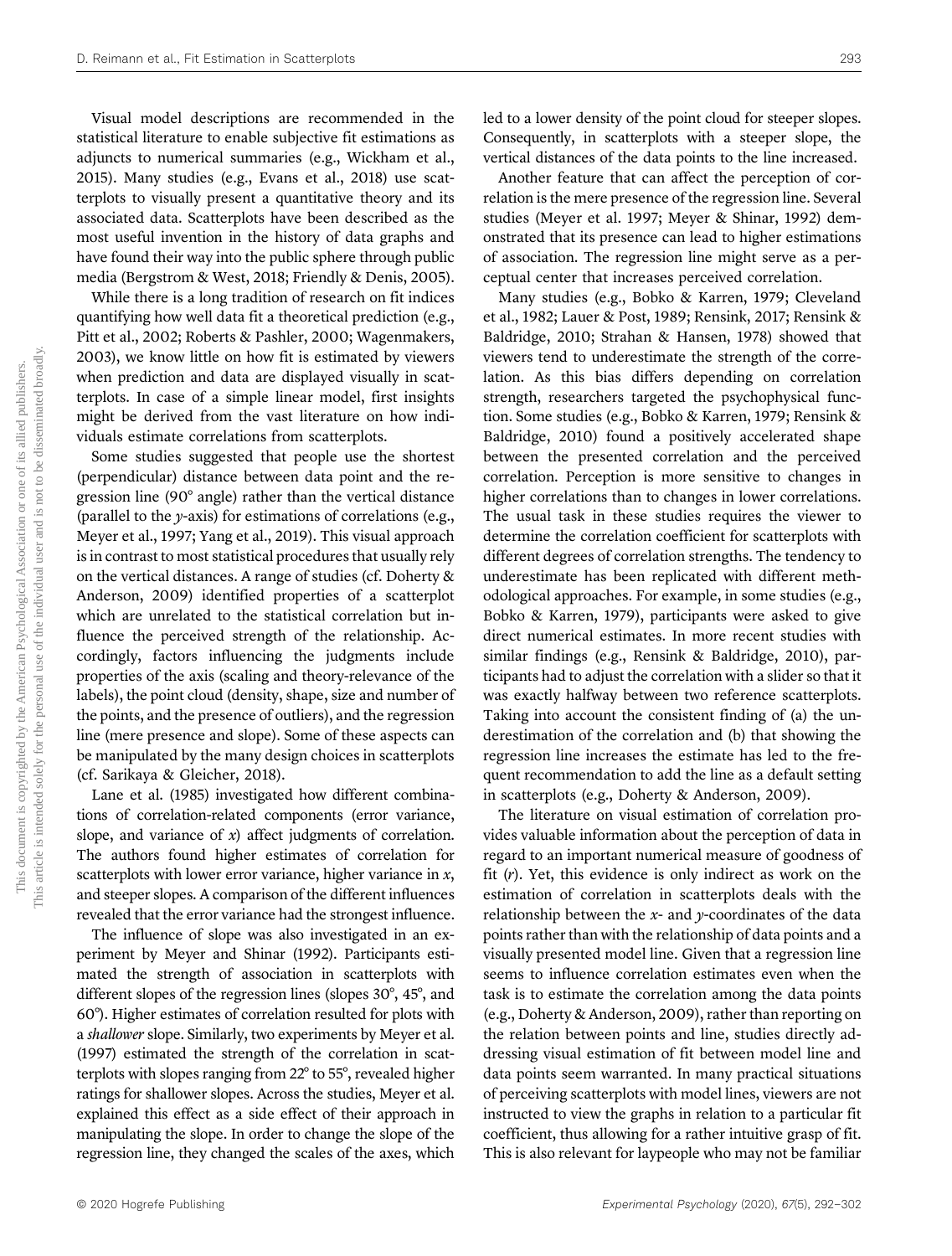with statistical coefficients. For example, instead of estimating the variance explained by the model relative to overall variance, one might only be interested in how much the data points deviate from the model line (noise). This would be in line with the root mean square error (RMSE; e.g., Schunn & Wallach, 2005). In fact, in many cases, for example, within the field of predictive modeling (Wickham et al., 2015), one central question is, how accurate the predictions of a model are? The relevance of such a task has even been pointed out in the literature on correlation estimation. For example, Lane et al. (1985) stated that in many natural situations, the most important feature with regard to any covariation may be the accuracy of the predicted y-value.

Thus, while previous work on the perception of scatterplots was primarily about the visual estimation of the statistical coefficient  $r$ , often without showing any model, our focus was on the subjective impression of fit between model and data. The aim of the present study was to investigate if and how strongly slope and noise affect subjective fit estimations between a linear model line and data. In order to hold the vertical distances (noise) constant across different slopes, we first constructed the slopes and then created new data points for each slope. Noise was constant across scatterplots of different slopes, but the total variance in  $y$  increased with steeper slopes. The noise (and thus RMSE) was manipulated by adding different values of vertical distances (see Method). Overall, the approach allowed to analyze the influence of slope and noise for models that make predictions for the same range of x-values.

We expected higher estimates of fit for scatterplots with lower noise and steeper slopes. The latter expectation is based on the idea that the perception could be dominated by the shortest distances to the line (as with correlation estimation; cf. Meyer et al., 1997) which are shorter for scatterplots with a steeper slope. The constructed graphs had a regression line of least squares. To clarify that the task was to determine the goodness of fit instead of evaluating how well the line reflects the line of least squares, we pointed out that a perfect fit would be to have all data points on the line. This allowed us to test whether participants' judgments would mimic RMSE or would (in addition) resemble variance explained.

An additional aim of the study was to investigate the distribution of attention on subjective fit estimations and its possible consequences for the ratings. We decided to use eye tracking as an objective measure of visual attention localization as a prerequisite for understanding the underlying mechanisms of information processing. Using this approach made it also possible to examine whether there is any kind of perceptual center of gravity. The idea of a perceptual center in scatterplots has been considered in correlation estimation research (e.g., Meyer & Shinar, 1992).

## Experiment 1

## Method

#### **Participants**

Twenty-five German-speaking psychology students (18 women, 7 men, age  $M = 32.9$  years,  $SD = 10.8$ ) participated in the experiment. The number was based on a power analysis with a medium effect size of .30 for f, an  $\alpha$  of .05, and a power of .90 for within-subjects ANOVA main effects (3 measurements) with G\*power (Faul et al., 2009). Participants received course credit for compensation.

#### Materials and Procedure

Participants were tested individually in the laboratory of the FernUniversität in Hagen. The procedure was approved by the ethics review board of the faculty of psychology at the FernUniversität. After obtaining informed consent, participants were seated in front of the eye tracker. They were instructed to determine how well the data points fitted to the shown line by using the mouse to click on an analogue scale (0–100), which was shown below each scatterplot. Its endpoints had the labels "very bad" on the left and "very good" on the right. The axes of the scatterplots were unlabeled. After the perfect fit explanation, each person saw 36 scatterplots in a randomized order on a computer screen. The scatterplots were constructed based on a 3 (slope)  $\times$  3 (noise)  $\times$  4 (random pattern) within-subjects design.

There were three different slopes (22.5°, 45°, and 67.5°) and three levels of noise  $(SD = 1, 2,$  and 3; see below). For each combination of slope and noise (shown in Figure 1), we generated four parallel versions of scatterplots. We first created the line and then the data points in each scatterplot. We determined the slope with the slope coefficients of the model lines: A slope of 0.5 was equivalent to an angle of 22.5°, a slope of 1 was equivalent to an angle of 45°, and a slope of two was equivalent to an angle of 67.5°. For each of seven points along the x-axis, three values for the *y*-axis were calculated independently. The three  $y$ values were drawn randomly and then standardized (subtracting the mean and dividing by the SD). This led to a mean of zero and a SD of one. In order to change the SD to the desired noise level, we simply multiplied the three values with a number (1, 2, or 3). Hence, the resulting SD of the three y-values was 1, 2, or 3 for scatterplots with small, medium, and large amounts of noise, respectively. In order to place the mean of the three y-values exactly on the line,

This article is intended solely for the personal use of the individual user and is not to be disseminated broadly.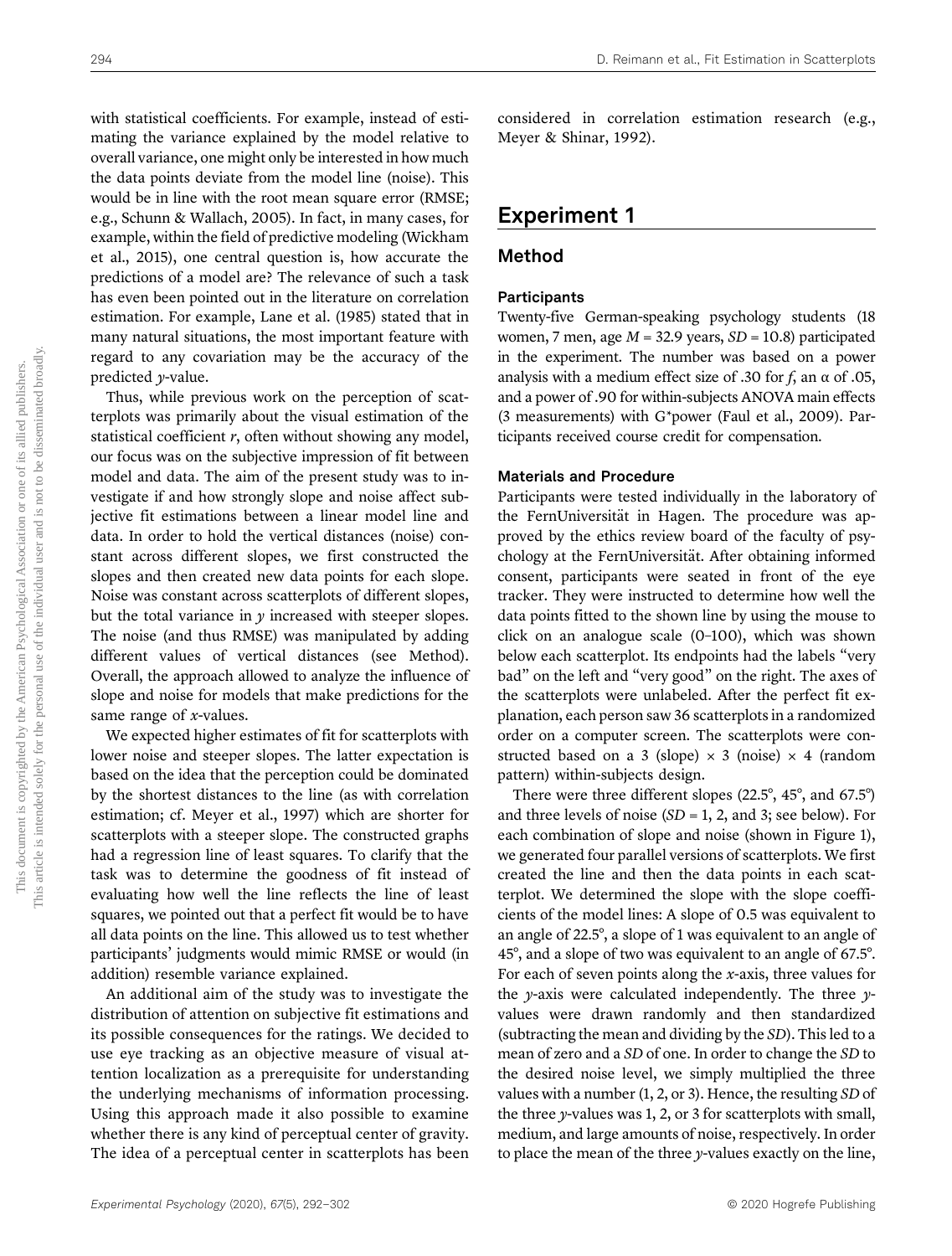

Figure 1. Example scatterplots for each combination of slope and noise. Each model makes predictions for the same range of x-values.

we then added a constant value to the three values (depending on the x-value). Assigning three  $\nu$ -values for each of the seven  $x$ -positions led to 21 data points for each scatterplot. Due to this construction approach, all resulting scatterplots had exactly the mentioned slopes and SDs. The script for the construction of stimuli, the stimuli, data and scripts of the present study are available online (Reimann, 2019).

The scatterplots were shown in the program ExperimentBuilder by SensoMotoric Instruments (SMI). A screen-based eye tracker (SMI RED 250 Hz) was used. After being informed about the purpose of the study, participants began the experiment. They were seated at 60 cm distance from the 24-inch monitor. A nine-point calibration was conducted. In each trial, a diagram and a scale for fit estimation were presented and fixations were recorded while the participant viewed the scatterplot. When the participant had indicated subjective fit by a mouse click on the scale, the experimenter switched on the next stimulus by pressing the space key.

The dependent variables were (1) rating of the subjective fit between the line and the data points and (2) the percentage of fixations in the middle versus at the borders of the scatterplot.

#### Results

#### Ratings

Figure 2 shows the mean values for the ratings of each scatterplot configuration ranging from 27.35 (slope 22.5°, noise 3 SD) to 88.11 (slope 67.5°, noise 1 SD). As we presented four different stimuli for each combination of noise level and slope, we could estimate reliability. It was above .71 for all combinations (see Appendix Table A1 for details). As to be expected, Figure 2 suggests that higher noise led to lower fit ratings. Importantly, the fit was rated higher for scatterplots with a steeper slope.

A  $3 \times 3$  ANOVA with the within-subject factors slope  $(22.5^{\circ}, 45^{\circ}, \text{ and } 67.5^{\circ})$  and noise  $(SD = 1, SD = 2, \text{ and } SD = 3)$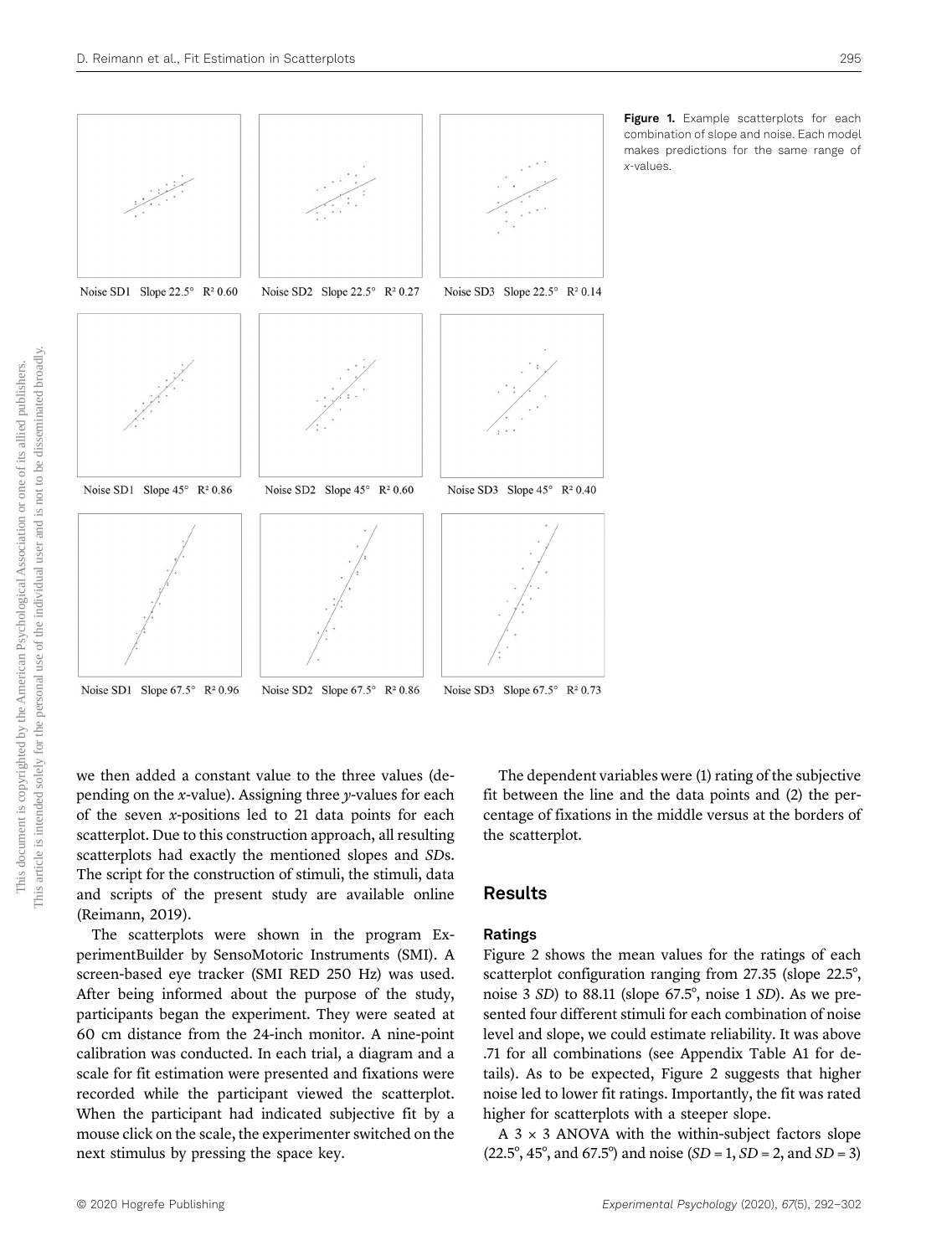

Figure 2. Mean values in rating for each configuration of a scatterplot. Error bars indicate the 95% within subjects CI according to Masson and Loftus (2003) based on the pooled error term.

showed a significant main effect for slope,  $F(1.32, 31.57) =$ 112.27,  $p < .001$ ,  $\eta_p^2 = .82$ , a significant main effect for noise,  $F(1.19, 28.54) = 154.62, p < .001, \eta_p^2 = .87$  (both Greenhouse-Geisser corrected), and an interaction effect,  $F(4, 4)$ 96) = 5.01,  $p = .001$ ,  $\eta_p^2 = .17$ . For the main effects, all pairwise comparisons (Bonferroni-corrected) were significant,  $p < .001$ . The interaction effect showed a lower influence of noise for the steepest slope. The difference between the mean values of noise 1 SD and noise 3 SD was 30.6 for the for a slope of 67.5°, 42.13 for a slope of 45°, and 38.61 for a slope of 22.5°.

Noise and slope did not only have effects in the average of the sample. An analysis on the individual level showed that each participant rated the steepest slope higher than the shallowest slope and the lowest noise higher than the highest noise. The mean difference in estimations between the highest noise and the lowest noise ( $M = 37.11$ ,  $SD = 14.25$ ) was significantly higher than the difference between the steepest slope and the shallowest slope ( $M = 27.37$ ,  $SD = 11.84$ ),  $t(24) = -4.04$ ,  $p = 0.001$ ,  $d = 0.73$ . Thus, the impact of the noise manipulation on the fit rating was larger than the impact of the experimental variation of slope.

The difference in the size of the effect would be especially informative if it could be related to a common metric of the extent to which the independent variable was manipulated. In order to directly compare the influence of noise and slope on the fit estimation, we quantified the relative influence with the aid of a common scale (explained variance by the linear model). For a slope of 22.5°, the mean explained variance was 33.85% (mean across three noise levels). For a slope of 67.5°, the mean explained variance was 84.81%. Taking the difference (84.81% – 33.85% = 50.96%) suggests that the slope manipulation spanned a range of 50.96% of explained variance. The mean difference in fit rating between the steepest slope and the shallowest slope was 27.37. The quotient (27.37 by 50.96%)

suggests that 0.54 rating points were gained per percent of explained variance in the scatterplot. In order to compare this measure of impact to the influence found for the variation of noise, we calculated the mean explained variance for SD 1 (mean across three slopes = 80.57%) and for  $SD$  3 ( $M = 42.34\%$ ). The difference in explained variance between the high and low noise scatterplots was 38.23%. Dividing the corresponding difference in the fit rating of  $(M = 37.11)$  this value resulted in an impact of 0.97 rating points per percent of explained variance in the scatterplots. Thus, when comparing the strength of the two independent variables on a common scale, again, the impact of noise was larger than the impact of slope.

#### Fixations

Figure 3 shows the fixations across all 25 participants for each scatterplot type. Visual inspection suggested that the fixations tended to fall on the center of the scatterplot and that this pattern seemed to be stronger for scatterplots with a shallower slope.

In order to be able to compare the degree of clustering of the fixations for different levels of slope and noise, we split each scatterplot into three equal areas (Figure 4) along the x-axis from the beginning to the end of the regression line and calculated the percentage of fixations for each area, excluding the remaining space on the left and right margins. As participants differed in the number of fixations, before determining the average over all subjects, we first calculated percentages for each participant individually so that each single subject had the same weight in the groupaverage results. Table 1 shows the outcome. The  $3 \times 3$ ANOVA for Area 2 percentage as a dependent variable with the within-subject factors slope (22.5°, 45°, and 67.5°) and noise ( $SD = 1$ ,  $SD = 2$ , and  $SD = 3$ ) showed a significant main effect for slope,  $F(2, 48) = 33.07$ ,  $p < .001$ ,  $\eta_p^2 = .58$ . There was neither a main effect for noise,  $F(2, 48) = 0.68$ ,  $p = .51$ ,  $\eta_p^2$  = .03, nor a significant interaction effect,  $F(2.58, 61.8)$  = 2.13,  $p = .11$ ,  $\eta_p^2 = .08$ . While the average percentage of fixations falling in the center was high for scatterplots with a shallow slope of 22.5 $\degree$  (*M* = 88%) and with a slope of 45 $\degree$  $(M = 86\%)$ , clustering in the middle was reduced to  $M =$ 75% for scatterplots with a steep slope of 67.5°.

#### **Discussion**

As expected, the subjective fit estimations were lower for scatterplots with higher noise. The result that steeper slopes led to higher fit estimations suggests that participants not only took the vertical distances into account (as in the numerical fit measure RMSE). It is therefore possible that the perception of fit was dominated by the perpendicular distances from the data points to the line. This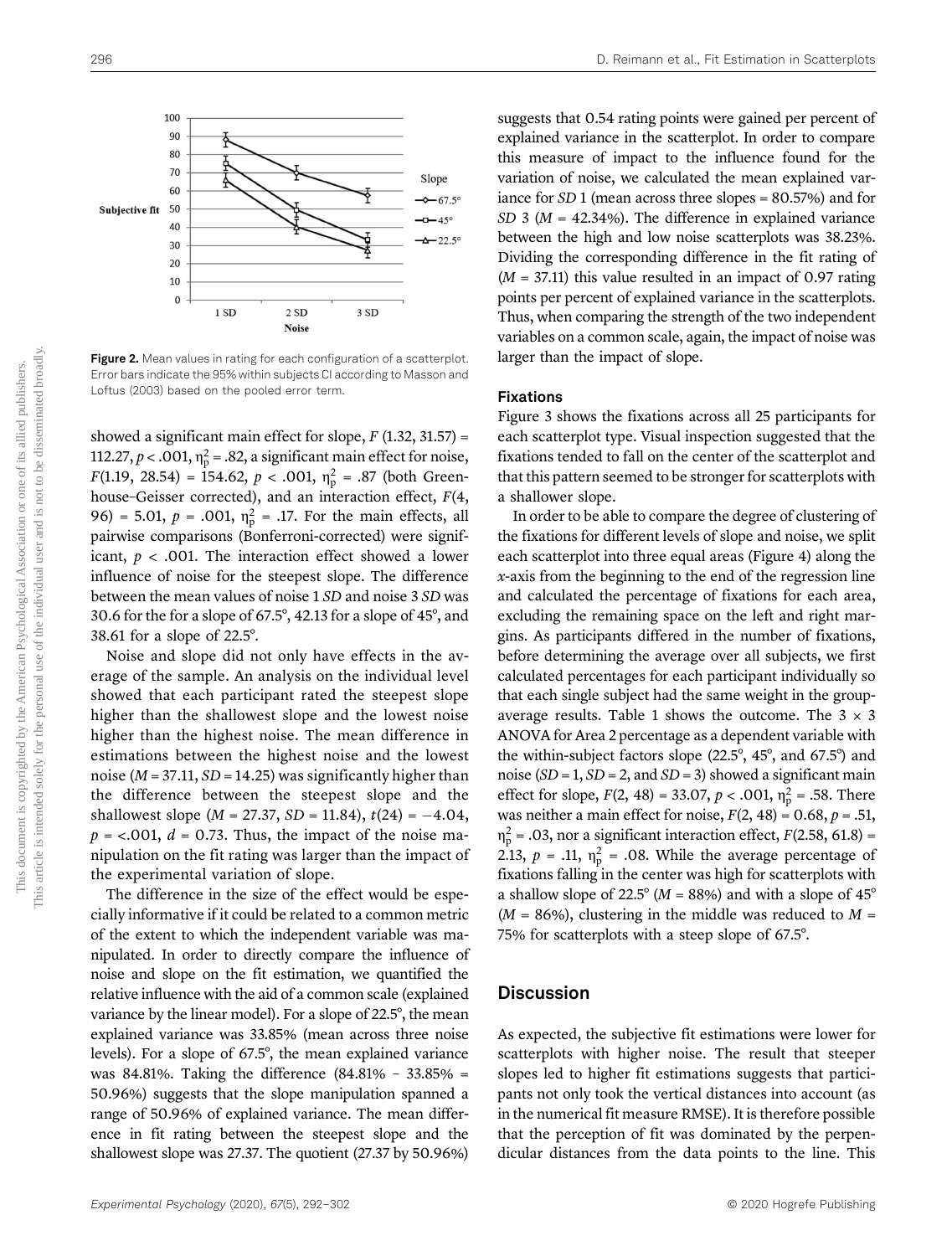

Figure 3. Fixations for each scatterplot type across all 25 participants. Numbers along the axes refer to the screen coordinates (1,920 × 1,080). The perceived scatterplots were in the center of the screen and did neither have numbers nor information about the level of noise and slope. For the alignment between stimuli and screen, see file screen\_stimuli\_alignment in Reimann (2019). Furthermore, we provide a heatmap for each of the 36 stimuli online.

distance has also been contemplated as a proxy that viewers use to estimate correlation (e.g., Meyer at al., 1997; Yang et al., 2019). The effect sizes of noise ( $\eta_p^2 = .87$ ) and slope ( $\eta_p^2$  = .82) were similarly high. However, allocating the manipulation of both variables on a common scale of explained variance suggested that the relative influence of noise was approximately twice as strong as the influence of the slope. The influence of noise and higher estimates for graphs with steeper slopes are in line with the correlation estimates reported in Lane et al. (1985). Only at first sight the slope effect seems inconsistent with the findings by Meyer and Shinar (1992) and Meyer et al. (1997), where steeper slopes led to lower estimations of correlation. While our manipulation of slope did not change the vertical distances between data points and prediction line, Meyer et al.'s approach of changing the axes led to a lower density of the point cloud and reduced vertical distances for shallower slopes. In contrast to the latter, our approach allowed us to analyze the influence of slope while keeping noise constant. Similar efforts have been made by Lane et al. (1985), but the authors did not show a model and focused explicitly on correlation.

The results of the fixations revealed that the majority of fixations fell into the center (Area 2) and that there was a tendency to also focus on the outer areas in the cases of steeper scatterplots. Stronger consideration of the outer areas

This document is copyrighted by the American Psychological Association or one of its allied publishers. This article is intended solely for the personal use of the individual user and is not to be disseminated broadly.

This document is copyrighted by the American Psychological Association or one of its allied publishers

This article is intended solely for the personal use of the individual user and is not to be disseminated broadly.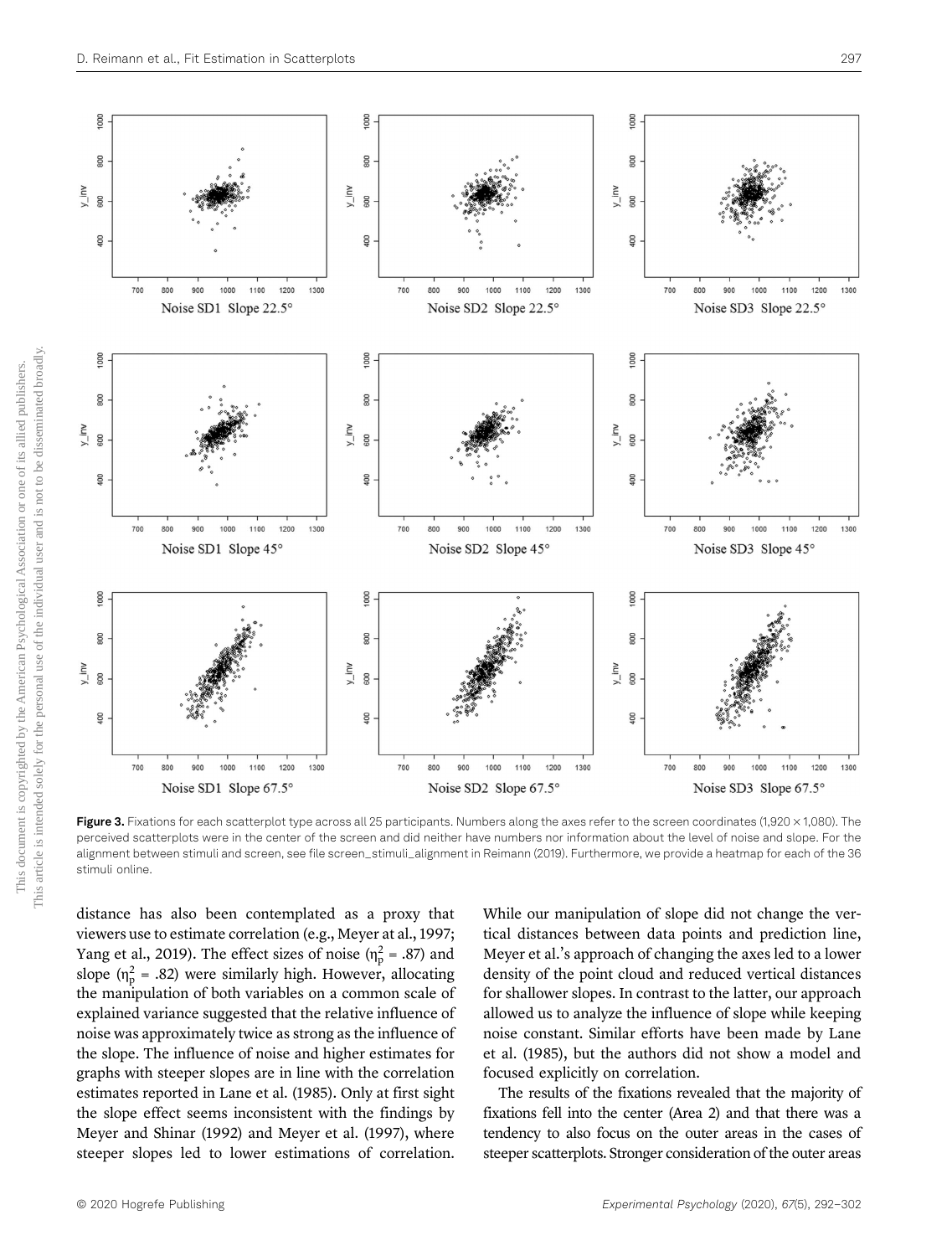

Figure 4. Splitting the scatterplots into three areas.

for steeper slopes might have occurred due to its longer regression lines (a consequence of the endeavor to compare models with predictions for the same range of  $x$ -values).

The tendency to fixate on the center of an image (center bias) is a well-known effect in the scene viewing literature (e.g., Tatler, 2007) and is explained as an optimal viewing position for effective exploring. Tatler showed that the bias is very robust and does not disappear when the salient image features are placed outside the center.

Experiment 1 only included scatterplots with a fairly homogenous point pattern along the line. In some applications, models can have area-specific deviations of fit (e.g., Wickham et al., 2015). In order to investigate a possible consequence of clustering, we decided to conduct a second experiment with different patterns.

## Experiment 2

In Experiment 1, we observed that participants mostly fixated on the center of the scatterplots (Area 2). As the

| <b>Table 1.</b> Distribution of fixations for each area in percentage |
|-----------------------------------------------------------------------|
|-----------------------------------------------------------------------|

| Slope          | Area 1<br>M (SD) | Area 2<br>M(SD) | Area 3<br>M (SD) |
|----------------|------------------|-----------------|------------------|
| $22.5^{\circ}$ | 6.37(6.62)       | 87.93 (8.92)    | 5.69(7.68)       |
| $45^{\circ}$   | 6.78(5.02)       | 85.82 (8.90)    | 7.40 (7.27)      |
| $67.5^\circ$   | 10.35 (8.16)     | 74.82 (12.89)   | 14.81 (12.91)    |
|                |                  |                 |                  |

Means and SDs.

level of noise was equal in and outside the center allocating attention to the center, a further experiment was needed in order to test whether this allocation of attention was consequential for the fit ratings. If the data points in the center have more influence on the rating than the points in the periphery, then higher noise would have a larger impact on ratings if they are located in the center rather than outside the center of the scatterplot. We turned the analysis approach from Experiment 1 into an experimental manipulation, dividing each scatterplot into three areas as defined in Experiment 1 and implementing different noise levels for different areas within one scatterplot. We expected that the estimations would be influenced more by the point pattern of the center as opposed to the periphery.

Visual inspection of plots with such deviations is relevant when checking for the assumption of homoscedasticity in regressions, which means that the variance of errors is the same across all levels of the independent variable (Osborne & Waters, 2002).

## Method

#### Participants

Fifty-one German-speaking psychology students (32 women, 19 men, age  $M = 34.6$  years,  $SD = 9.8$ ) participated for course credit in the experiment.

#### Materials and Procedure

The experiment was conducted as an online experiment with integrated visual stimuli, programmed with the tool Unipark. Each person saw 36 scatterplots in a randomized order. The variation between the scatterplots followed a 3 (area with highest noise)  $\times$  2 (overall noise) within-subjects design with six scatterplots per design cell. The diagram axes were scaled from 0 to 10 on 2-point intervals, and the slope remained the same across all scatterplots. Ticks were added to the axes to account for a more realistic scenario. For the slope, we chose the value with the highest percentage of fixations in the center in Experiment 1 (22.5°) to maximize the chances for obtaining a strong effect. We used a  $10 \times 10$  coordinate system and a linear equation of 2.5 + 0.5x. The instructions and construction approach for the scatterplots followed the logic of Experiment 1 (except for the fact that there were nine instead of seven points on the x-axis). We manipulated the location of area with highest noise, which was four times as high as the noise for the remaining two areas. For example, when two areas of the scatterplot had a noise of 0.25, the area with the highest noise had a noise of 1 (see examples in the upper line in Figure 5). The location of the area with the highest noise could be left, middle, or right. For this, we used high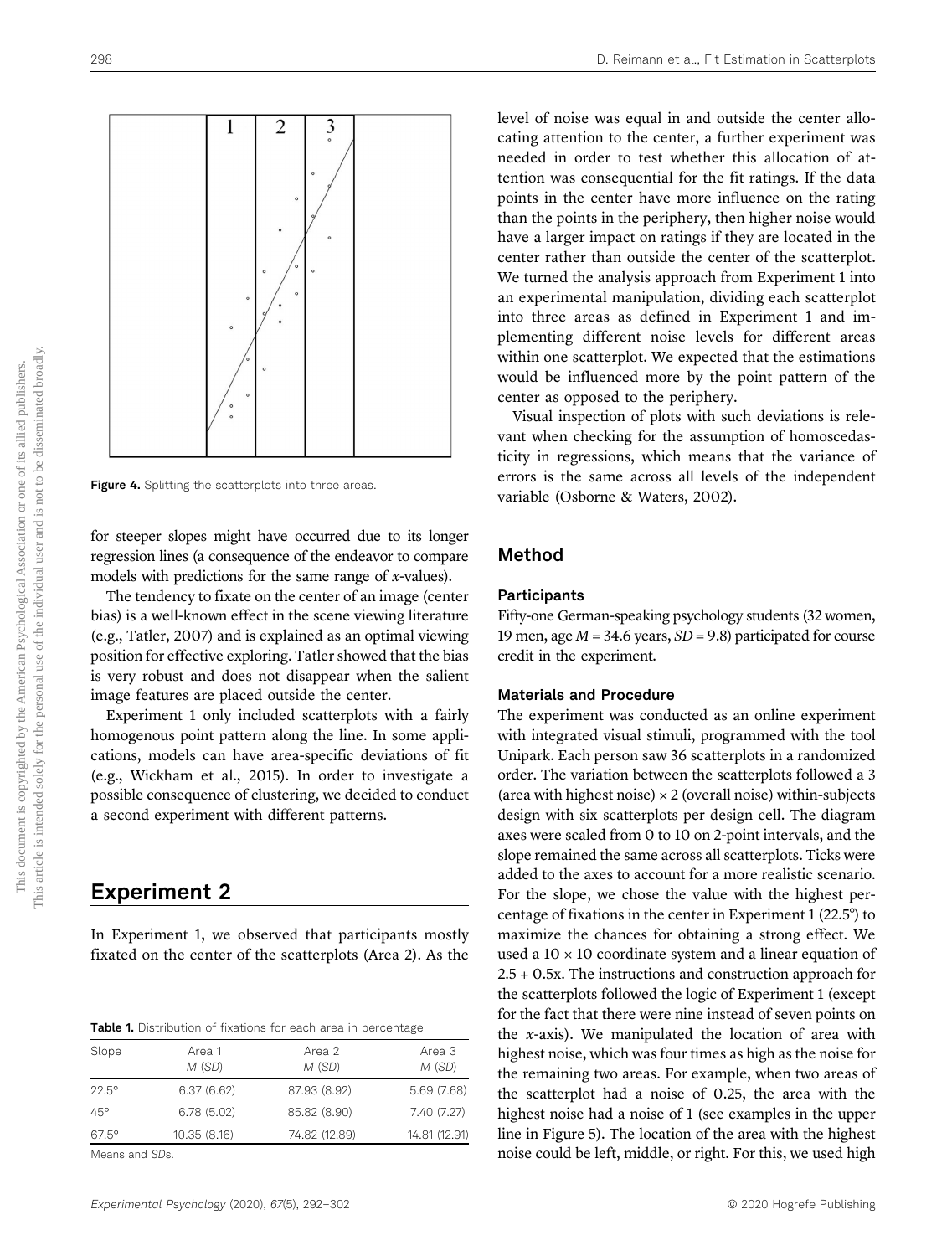noise for the first three, middle three, or last three values on the x-axis, respectively.

Additionally, we manipulated the overall noise without changing the ratio (one to four) between areas of lower and high noise within one scatterplot. The values for the SD for the lower overall noise were 1 (Area 1), 0.25 (Area 2), and 0.25 (Area 3) and for the high overall noise 2 (Area 1), 0.5 (Area 2), and 0.5 (Area 3) as examples of scatterplots where the area with highest deviations was on the left side. For each combination of overall noise (high vs. low) and area with highest noise (Area 1, Area 2, and Area 3), we used six different randomly generated scatterplots, resulting in 36 stimuli (see Figure 5 for examples). Stimuli are available online (Reimann, 2019).

## Results

Figure 6 shows the mean values for the ratings of each scatterplot configuration. All scales had a reliability above .92 (see Appendix Table A2 for details). A  $2 \times 3$ ANOVA with the within-subject factors overall noise (high and low) and area with the highest noise (Area 1, Area 2, and Area 3) showed a significant main effect for overall noise,  $F(1, 50) = 155.18, p < .001, \eta_p^2 = .76, a$ significant main effect for area with the highest noise,  $F(2, 100) = 21.79, p < .001, \eta_p^2 = .30$ , and a significant interaction effect,  $F(2, 100) = 3.88$ ,  $p = .024$ ,  $\eta_p^2 = .07$ . When the area with the highest noise was in the center of the scatterplot (rather than at the left or right), the subjective fit estimate declined. For the main effects, all pairwise comparisons (Bonferroni-corrected) were significant,  $p < .001$ . The interaction effect was rather weak but indicated that the differences between areas of highest noise were stronger for high overall noise. The difference between highest noise in Area 1 and highest noise in Area 2 was 5.8 for high overall noise and 3.79 for low overall noise. The difference between highest noise in Area 2 and highest noise in Area 3 was 7.86 for high overall noise and 4.88 for low overall noise.



Figure 5. Example scatterplots for Experiment 2. In the left column are scatterplots with the highest noise in Area 1, in the middle column are scatterplots with the highest noise in Area 2, and in the third column are scatterplots with the highest noise in Area 3. Scatterplots in the upper line have a low overall noise (leading to an  $R^2$  of .86), and scatterplots in the lower line have a higher overall noise (leading to an  $R^2$  of .62).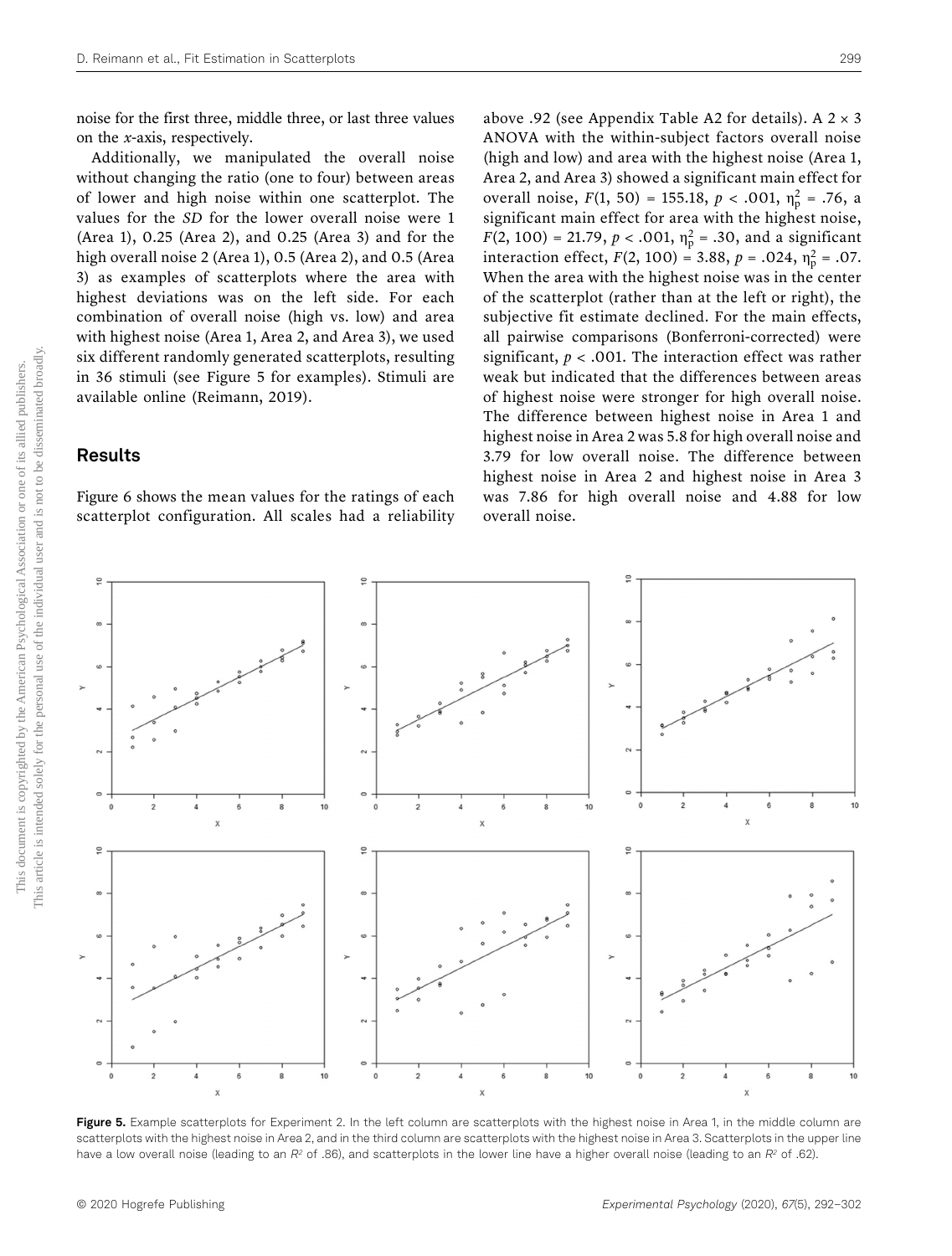

Figure 6. Mean values in rating for each configuration of a scatterplot. Error bars indicate the 95% within subjects CI according to Masson and Loftus (2003) based on the pooled error term.

#### **Discussion**

Experiment 2 supported our prediction derived from Experiment 1. We found a consistent pattern across two different levels of overall noise. The fit estimations were lower when the highest noise was located in the center of the scatterplot. The effect size of area of highest noise ( $\eta_p^2$  = .30) indicates a large effect (cf. Cohen, 1988). In light of the findings in previous work (Tatler, 2007), that the center bias does not disappear when salient image features are placed outside of the center, it is likely that a center bias led to a stronger influence of the point pattern in the center. Despite the center bias documented by Tatler (2007), it seems conceivable that attention was drawn to the periphery by larger noise at least in some trials in our Experiment 2. This would have worked against the effect we nevertheless obtained and reduced our estimate of the extent to which noise in the center is weighed more strongly than in the periphery. Future work involving stronger outlier manipulations and eye tracking might follow up on the question under which conditions outliers in the periphery draw attention and by this increase the impact of noise in the periphery on fit estimates. A second theme to consider for future work concerns the distinction between screen and stimuli. Our scatterplots were placed in the middle of the screen. Bindemann (2010) found evidence for both a screen center bias and a scene/stimuli center bias. Future studies could therefore also vary the position of the graph on the screen.

The results of the experiment have implications for a variety of practical applications. In cases of visual outlier checking, data points in the tails could be less likely or more slowly detected than in the center. Similarly, the quality of checking the assumption of homoscedasticity in regression could strongly vary across different portions of the scatterplot. Furthermore, viewing scatterplots with tails of different variability can be relevant for many cases

in the field of visual model assessment and predictive modeling. For example, Wickham et al. (2015) pointed out that model visualization can help to analyze whether the fit in a model is uniformly good or differently good for different regions. In some cases (e.g., Evans et al., 2018), the  $x$ -axis is related to a temporal dimension. Especially in the case of longer time spans (for example, months or years), it is plausible that the predictions of a model become less accurate over time. For accurate perceptions and conclusions, visualization of such model data patterns requires attention to all regions.

## General Discussion

We explored what information people use for estimating fit between model line and data points in scatterplots. Experiment 1 revealed that the perceived fit was rated higher for scatterplots with lower noise and steeper slopes. Thus, participants' visual judgments do not mimic RMSE (which would indicate good fit for a flat line with low noise). Rather, they resemble measures that take variance explained into account. As we learned from Experiment 1 that most of the fixations fell into the center of the scatterplot (center bias), Experiment 2 tested whether noise at central versus peripheral positions in the graph differentially affected the judgment. With this, Experiment 2 addressed a feature that is not related to most statistical fit indices. The results suggested that for the perceived fit, the impact of data points in the center of the scatterplot was higher than the impact of data points in the outer areas.

Taking together, these findings about geometrical properties and gravity of attention and its possible consequences contribute to Brewer (2012) and others' claim to better understand how people use graphs with data and theory to weigh scientific evidence. Additionally, the presented research provides evidence for the existence of and the consequences of the center bias from scene viewing literature (cf. Tatler, 2007), within the perception of scatterplots.

A suggestion for future research is to focus on a more heterogeneous sample, since psychology students might be more familiar with scatterplots and statistical concepts than others. Expertise has been discussed as a confounding factor in visual estimations in scatterplots (cf. Meyer & Shinar, 1992; Strahan & Hansen, 1978).

Across the experiments, we used subjective fit estimation as the dependent variable. The majority of research on subjective impressions in scatterplots has focused explicitly on correlation estimation (e.g., Doherty & Anderson, 2009), and it is possible that some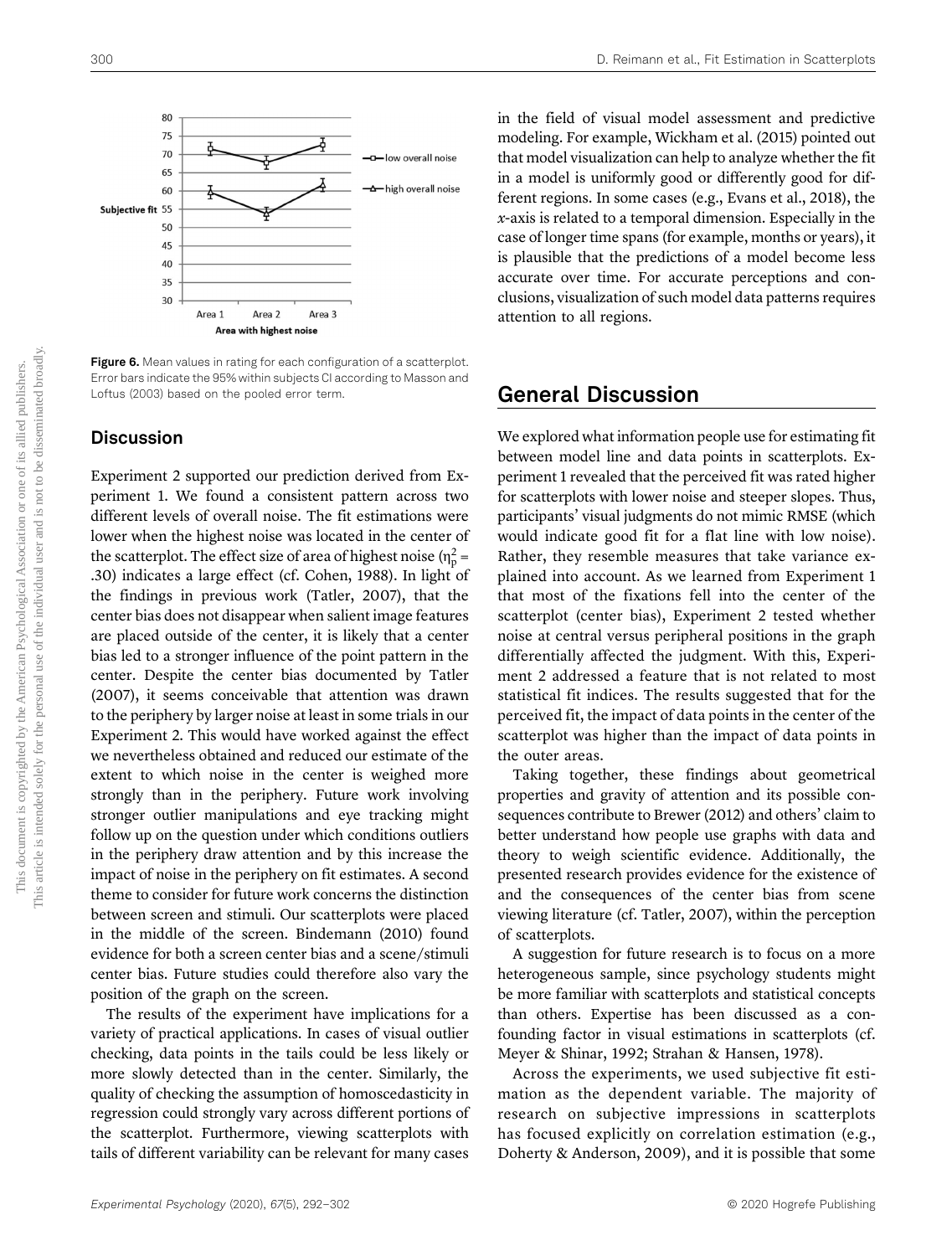participants automatically estimated correlation. However, we think it is worthwhile to pursue future research on fit estimations in scatterplots in general. The linear regression line can be used to express a quantitative theory and compare it to data (cf. Kubovy & van den Berg, 2008). The number of possible constellations in arrangement of data points and model (e.g., position and shape) is large. For instance, the linear model does not always have to be the regression line of least squares, and in some applications, one might be interested in the goodness of fit of an already specified model that is tested on new data. Furthermore, some quantitative theories have a curvature shape such as in contexts of learning (e.g., Evans et al., 2018) or forgetting (e.g., Wixted & Ebbesen, 1997). Evaluation of fit might specifically depend on whether a theory systematically overestimates or underestimates the asymptote (cf. Palmeri, 1999). Future research could focus on how individuals estimate fit in those contexts. We understand the presented research as a first step toward that direction.

## References

- Bergstrom, C. T., & West, J. D. (2018). Why scatter plots suggest causality, and what we can do about it. ArXiv. https://arxiv.org/ abs/1809.09328
- Bindemann, M. (2010). Scene and screen center bias early eye movements in scene viewing. Vision Research, 50(23), 2577–2587. https://doi.org/10.1016/j.visres.2010.08.016
- Bobko, P., & Karren, R. (1979). The perception of Pearson product moment correlations from bivariate scatterplots. Personnel Psychology, 32(2), 313–325. https://doi.org/10.1111/j.1744-6570. 1979.tb02137.x
- Bogen, J., & Woodward, J. (1992). Observations, theories and the evolution of the human spirit, Philosophy of Science, 59(4), 590–611. https://doi.org/10.1086/289697
- Brewer, W. F. (2012). The theory ladenness of the mental processes used in the scientific enterprise: Evidence from cognitive psychology and the history of science. In R. W. Proctor & E. J. Capaldi (Eds.), Psychology of science: Implicit and explicit processes psychology of science: Implicit and explicit processes (pp. 289–334). Oxford University Press. https://doi.org/10.1093/ acprof:oso/9780199753628.003.0013
- Cleveland, W. S., Diaconis, P., & McGill, R. (1982). Variables on scatterplots look more highly correlated when the scales are increased. Science, 216(4550), 1138–1141. https://doi.org/10.1126/ science.216.4550.1138
- Cohen, J. (1988). Statistical power analysis for the behavioral sciences. Routledge. https://doi.org/10.4324/9780203771587
- Doherty, M. E., & Anderson, R. B. (2009). Variation in scatterplot displays. Behavior Research Methods, 41(1), 55–60. https://doi. org/10.3758/BRM.41.1.55
- Evans, N. J., Brown, S. D., Mewhort, D. J. K., & Heathcote, A. (2018). Refining the law of practice. Psychological Review, 125(4), 592–605. https://doi.org/10.1037/rev0000105
- Faul, F., Erdfelder, E., Buchner, A., & Lang, A.-G. (2009). Statistical power analyses using G\*Power 3.1: Tests for correlation and

regression analyses. Behavior Research Methods, 41(4), 1149–1160. https://doi.org/10.3758/brm.41.4.1149

- Friendly, M., & Denis, D. (2005). The early origins and development of the scatterplot. Journal of the History of the Behavioral Sciences, 41(2), 103–130. https://doi.org/10.1002/ jhbs.20078
- Godau, C., Vogelgesang, T., & Gaschler, R. (2016). Perception of bar graphs—A biased impression? Computers in Human Behavior, 59, 67–73. https://doi.org/10.1016/j.chb.2016.01.036
- Heathcote, A., Brown, S., & Mewhort, D. J. K. (2000). The power law repealed: The case for an exponential law of practice. Psychonomic Bulletin & Review, 7(2), 185–207. https://doi.org/10. 3758/BF03212979
- Kubovy, M., & van den Berg, M. (2008). The whole is equal to the sum of its parts: A probabilistic model of grouping by proximity and similarity in regular patterns. Psychological Review, 115(1), 131–154. https://doi.org/10.1037/0033-295X.115.1.131
- Lane, D. M., Anderson, C. A., & Kellam, K. L. (1985). Judging the relatedness of variables: The psychophysics of covariation detection. Journal of Experimental Psychology: Human Perception and Performance, 11(5), 640–649. https://doi.org/10.1037/0096- 1523.11.5.640
- Lauer, T. W., & Post, G. V. (1989). Density in scatterplots and the estimation of correlation. Behaviour & Information Technology, 8(3), 235–244. https://doi.org/10.1080/01449298908914554
- Masson, M. E. J., & Loftus, G. R. (2003). Using confidence intervals for graphically based data interpretation. Canadian Journal of Experimental Psychology, 57(3), 203–220. https://doi.org/10. 1037/h0087426
- Meyer, J., & Shinar, D. (1992). Estimating correlations from scatterplots. Human Factors: The Journal of the Human Factors and Ergonomics Society, 34(3), 335–349. https://doi.org/10.1177/ 001872089203400307
- Meyer, J., Taieb, M., & Flascher, I. (1997). Correlation estimates as perceptual judgments. Journal of Experimental Psychology: Applied, 3(1), 3–20. https://doi.org/10.1037/1076-898X.3.1.3
- Osborne, J. W., & Waters, E. (2002). Four assumptions of multiple regression that researchers should always test. Practical Assessment, Research and Evaluation, 8(2), 1–5. https://doi.org/10. 7275/r222-hv23
- Palmeri, T. J. (1999). Theories of automaticity and the power law of practice. Journal of Experimental Psychology: Learning, Memory, and Cognition, 25(2), 543–551. https://doi.org/10.1037/0278- 7393.25.2.543
- Pitt, M. A., Myung, I. J., & Zhang, S. (2002). Toward a method of selecting among computational models of cognition. Psychological Review, 109(3), 472–491. https://doi.org/10.1037/0033- 295x.109.3.472
- Reimann, D. (2019). Visual model fit estimation in scatterplots and distribution of attention: Influence of slope and noise level. https://doi.org/10.17605/OSF.IO/TG62S
- Rensink, R. A. (2017). The nature of correlation perception in scatterplots. Psychonomic Bulletin & Review, 24(3), 776–797. https://doi.org/10.3758/s13423-016-1174-7
- Rensink, R. A., & Baldridge, G. (2010). The perception of correlation in scatterplots. Computer Graphics Forum, 29(3), 1203–1210. https://doi.org/10.1111/j.1467-8659.2009.01694.x
- Roberts, S., & Pashler, H. (2000). How persuasive is a good fit? A comment on theory testing. Psychological Review, 107(2), 358–367. https://doi.org/10.1037/0033-295x.107.2.358
- Sarikaya, A., & Gleicher, M. (2018). Scatterplots: Tasks, data, and designs. IEEE Transactions on Visualization and Computer Graphics, 24(1), 402–412. https://doi.org/10.1109/TVCG.2017.2744184
- Schnotz, W., & Bannert, M. (2003). Construction and interference in learning from multiple representation. Learning and Instruction, 13(2), 141–156. https://doi.org/10.1016/S0959-4752(02)00017-8